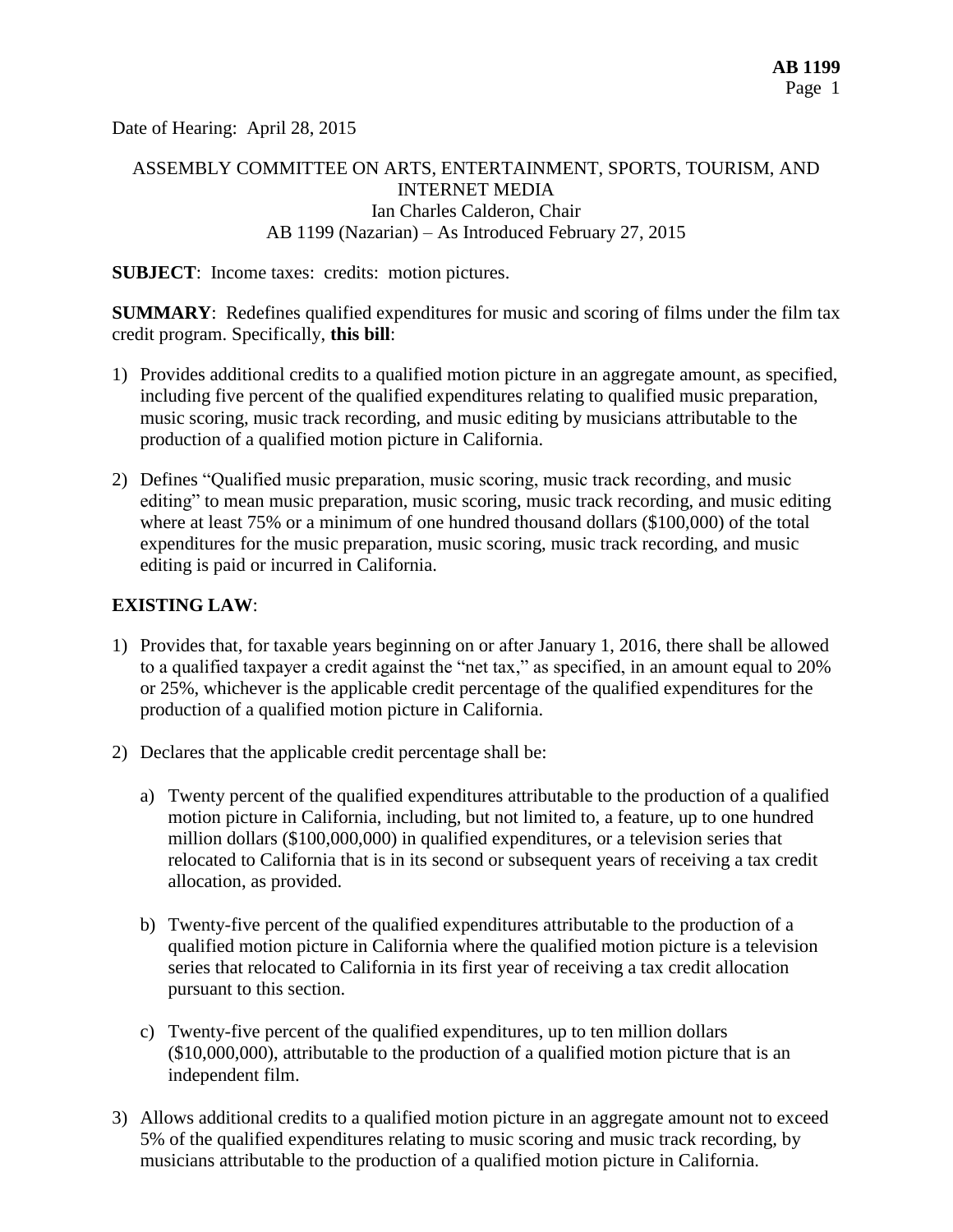- 4) Defines "Postproduction" to mean the final activities in a qualified motion picture's production, including editing, foley recording, automatic dialogue replacement, sound editing, scoring, music track recording by musicians and music editing, beginning and end credits, negative cutting, negative processing and duplication, the addition of sound and visual effects, sound mixing, film-to-tape transfers, encoding, and color correction.
- 5) Requires that a "qualified motion picture," must film at least 75% of its principal photography days wholly in California or 75% of the production budget must be incurred within the state.

## **FISCAL EFFECT**: Unknown

## **COMMENTS**:

1) *Author and supporter's statement of need for legislation: AB 1839 was a good start but didn't require post-production work be done in California.* The author states the following in support of this measure, "Governments across the U.S. and around the world are investing billions of dollars in the film and television industry in an effort to create and retain the highquality jobs attached to the industry. Yet musicians – the highly-trained and highly-talented women and men who record the scores for movies and television shows – are being left behind. Increasingly, recording work is being offshored mostly to Eastern Europe and London—where musicians are paid far below the industry standard. Loss of jobs and wages in California is evident as, the wages for musicians totaled \$22 million in 2003 and just ten years later, the total was almost half, at \$11.7 million.

*"*AB 1199's provisions, although they are small technical changes, provide the necessary economic incentive to retain and attract music back to California. As an example, the cost to production companies of employing recording musicians at the top industry standard is equivalent to 0.36% to 0.52% of a typical film's production budget. By offshoring this work, production companies save less than one-quarter of one percent of the film's production budget—or \$143,000 on a typical \$65 million film – yet workers and the community lose \$1.2 million."

Supporters such as the Society of Composers and Lyrisists add, "AB 1199 introduces language that would for the first time require a specific amount of the total expenditures relating to music post-production be done in California in order for a production to qualify for an added rebate."

According to information provided by the bill's sponsors, "Music jobs create more than just a livelihood for thousands of professional musicians in California. Musicians who perform on film and TV soundtracks are the same gifted artists who perform in theaters, on stages, in clubs, in schools and public spaces throughout our state, and provide a rich cultural life that goes beyond their substantial economic contribution. The same performers teach our children in non-profits providing music instruction to children underserved by arts curricula, and train young musicians in our colleges and universities. The financial and cultural wealth of our region is deeply threatened by the dramatic loss of film and television music scoring documented in the comprehensive LAANE report "Keeping the Score".

"Musicians have stood shoulder to shoulder with our labor alliance since the late 1990's, helping to pass each generation of film/TV tax credits. We have helped create language,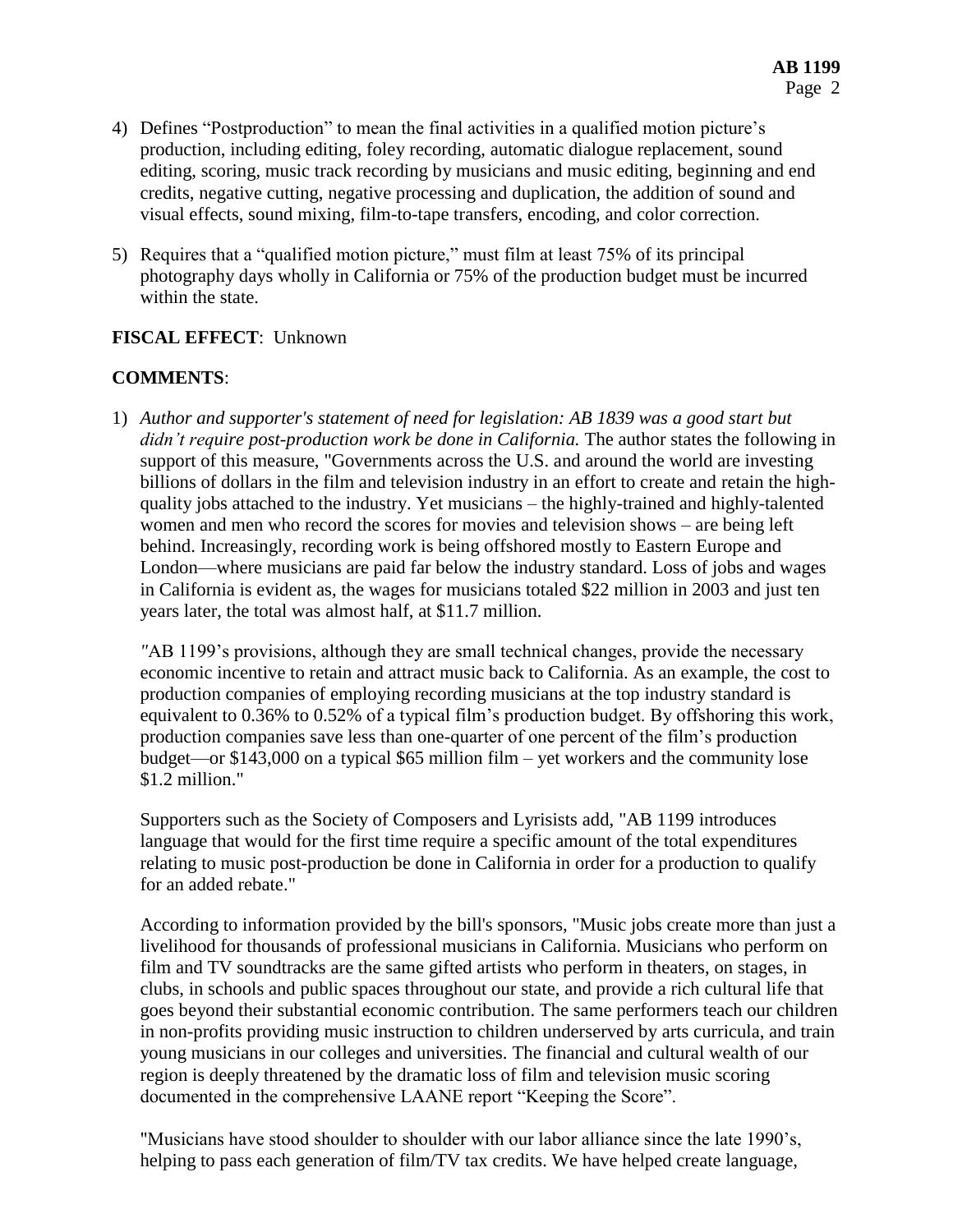lobby, strategize and worked hard for our labor colleagues – yet no jobs have been created for us. In the years leading up to AB 1839, not one music job was created by California tax credits. Unfortunately, we have documented music jobs running away even for projects that received production tax dollars here. It is saddening to see companies taking California tax dollars and then taking our music jobs overseas.

"AB 1839 will not work for us. Here's why: Most of our film employment is for independent productions – yet they are not allowed to access the 5% uplift for music scoring. Most of the major studio production would already be required to score here. The TV and pilot production that is the focus of so much of the incentive program provides a much smaller part of musicians employment. Unlike actors, writers, directors, grips, engineers and others, episodic television provides a small part of the employment available for musicians.

"Here's what will work for California: Setting aside a tiny percentage for music scoring postproduction will create an outsize number of jobs, wages, health and pension benefits, and state revenues. A mere 1% tax credit for music scoring would generate 12 million dollars in immediate wages, as well as health and pension benefits and an even greater amount of taxable residuals paid over time. Since most films available for music scoring will be produced outside California, this allows us to capture jobs that would otherwise be lost to Californians. Our music scoring infrastructure will, with this program, bring music scoring from projects filmed in Georgia, North Carolina, New York, the U.K. and all over the world. Just one significant film like the "Hunger Games: Catching Fire", with a music budget of around \$800,000, is estimated to bring in 2.3 million dollars to California regional benefit. The revenues raised by capturing such a project with an incentive would represent an outsize value for California."

They add, "London is just in the process of raising their post-production carve-out to 30% and it has worked for them, as they take music jobs away from California. New York upgraded their separate post-production carve-out from 7 to 25 million dollars in 2015, and it is paying dividends for New Yorkers – at our expense."

2) *Background: California Film Production Tax Program.*

Last year the legislature adopted a revised and expanded set of film production tax credits with the passage of AB 1839 (Gatto/Bocanegra), Chapter 413, Statutes of 2014. That measure contained many changes in both the scope and structure of the film tax credit program.

a) *The original structure for the film tax credit program*. In 2009, the Legislature approved, and Governor Schwarzenegger signed, the California Film & Television Tax Credit Program (Film Tax Credit Program) as a part of the 2009 Budget plan to promote film production and to create and retain jobs in California [SB 15 X3 (Calderon), Chapter 17, Statutes of 2009-10 Third Extraordinary Session, and AB 15 X3 (Krekorian), Chapter 10, Statutes of 2009-10 Third Extraordinary Session].

The California Film Commission (CFC) allocates \$100 million in credits for qualified production expenditures annually - \$10 million of which is set aside for qualified production expenditures incurred by independent films. Qualified taxpayers are allowed a credit against income and/or sales and use taxes, based upon qualified expenditures.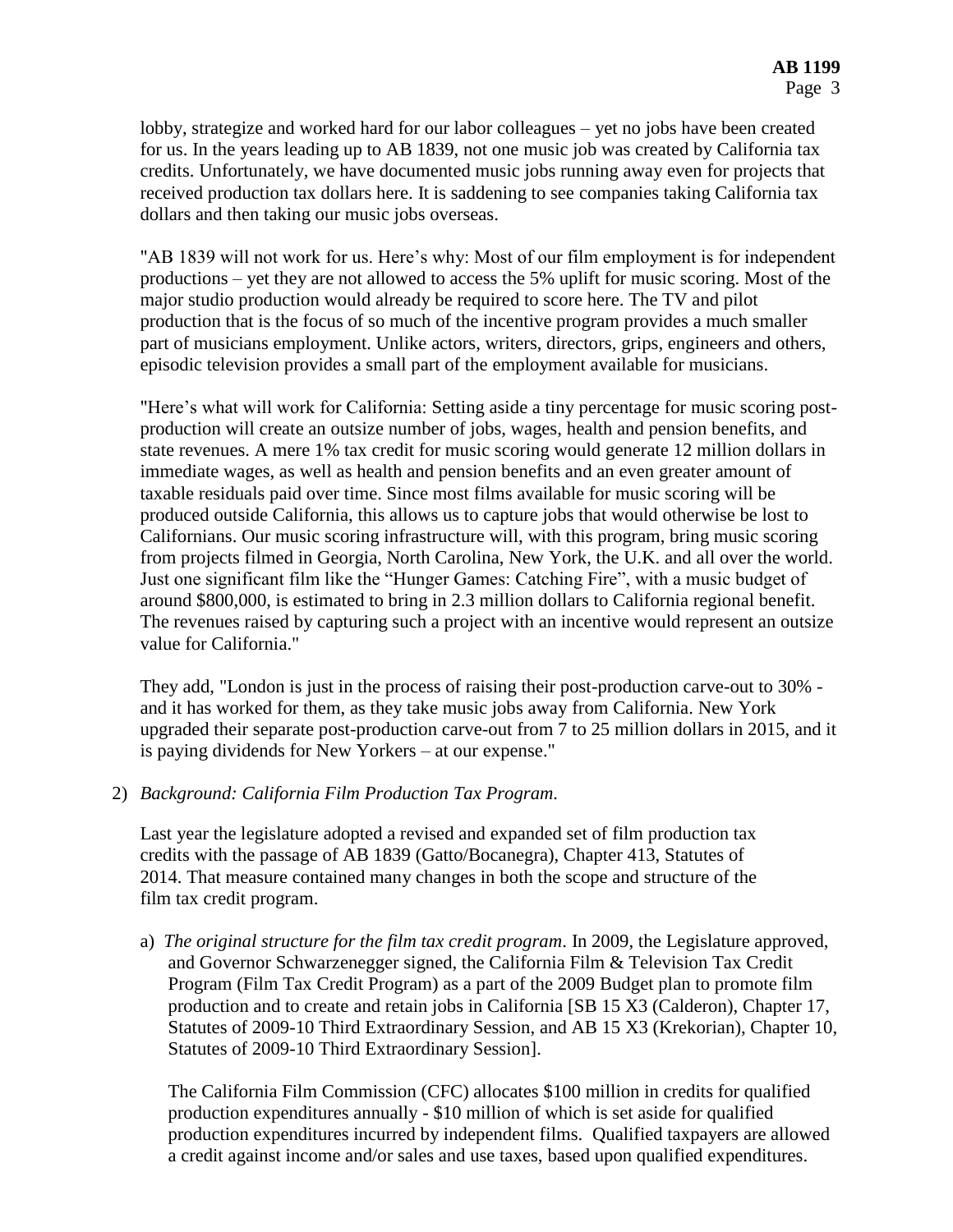Credits are not refundable and only tax credits that are issues to an "independent film" are transferrable to an unrelated party.

Qualified expenditures are costs that must be incurred in the State of California. They include crew and staff salaries, wages and benefits (not including wages and benefits paid to writers, directors, music directors/composers/producers, and actors), cost of rental facilities and equipment, and costs such as lodging, food, wardrobe and construction.

To apply for the California Film and Television Incentive Program, a "qualified motion picture" must be one of the following:

- i) Eligible for 20% Tax Credit
	- A feature film with a production budget of no less than \$1 million and not more than \$75 million.
	- A movie of the week or miniseries with a production budget of no less than \$500,000.
	- A new television series licensed for original distribution on basic cable with a production budget of \$1 million minimum and with a running time of no less than 60 minutes (including commercials).
- ii) Eligible for 25% Tax Credit
	- A television series, without regard to episode length or media distribution outlet (basic cable, premium cable, or network broadcast), that filmed all of its prior seasons outside of California and that chooses to relocate to California.
	- An "independent film" (with a production budget of at least \$1 million and a maximum qualified expenditures budget of \$10 million; must be produced by a company that is not publicly traded and that publicly traded companies do not own more than 25% of the producing company).

The film must also have 75% of its production days take place in or total production budget spent in California.

In an effort to ensure fairness, the oversubscribed program is operated in a lottery manner. Applications for tax credits are due to the CFC at the beginning of June, and the CFC holds a drawing at the end of the month to select the films that will be issued credits. The number of applicants for credits far exceeds the available funds for credits: in 2012, only 27 projects out of the 322 applicants that applied were selected.

After the applications for credits have been received and the "qualified motion pictures" have been selected for the available credits, the CFC issues a credit allocation letter reserving an amount of tax credits to an applicant based upon projected qualified expenditures. If a project is approved for a credit, the project must shoot within 6 months and be completed within 30 months from the date that the application was approved.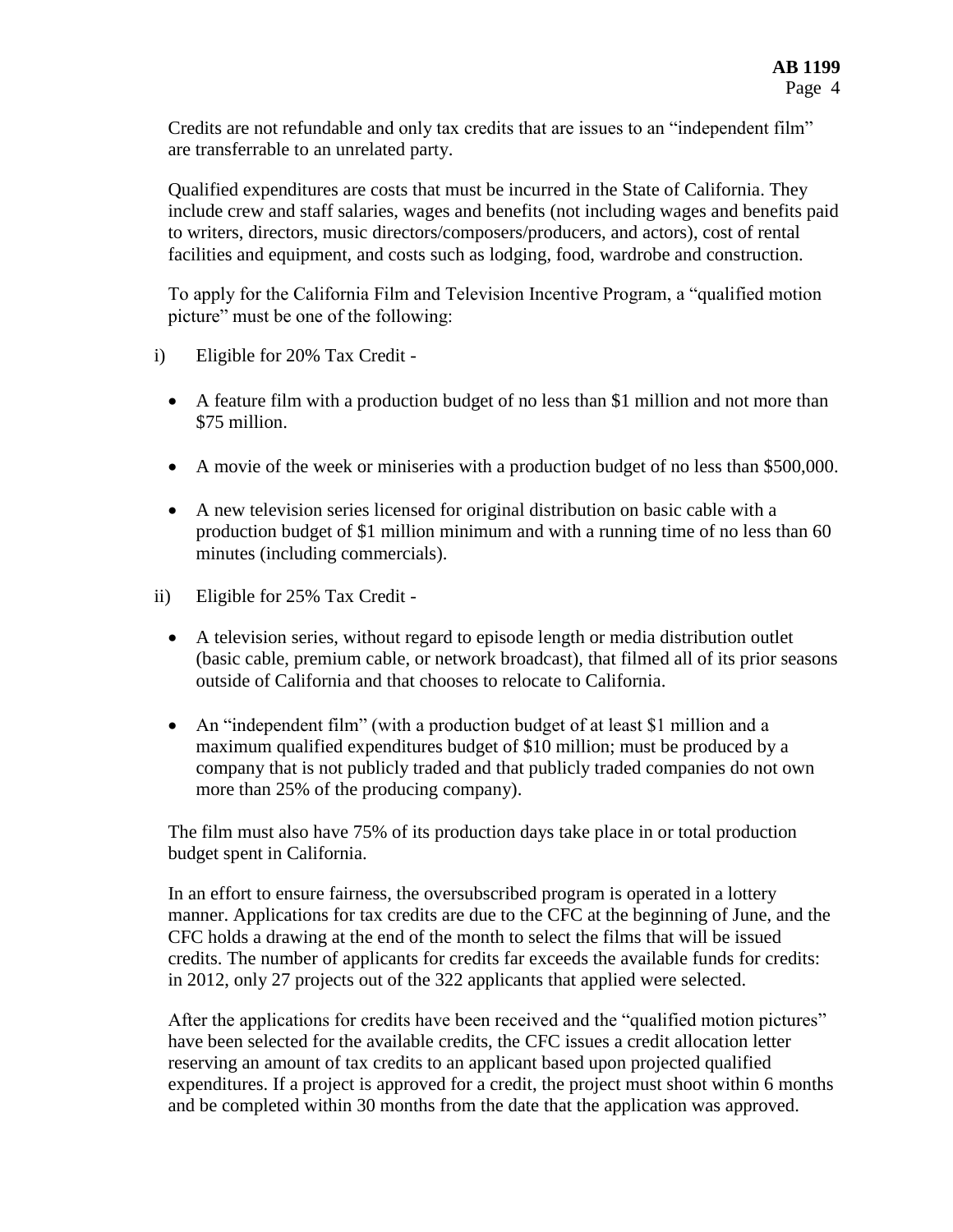Upon completion of the project, and before the Tax Credit Certificate is issued, the applicant must provide to the CFC several documents, including a list of qualified expenditures that has been reviewed by a trained CPA. The CFC reviews the documents with the applicant to determine if all criteria has been met, at which time the CFC will issue the credit certificate. The credit allows the taxpayer to claim the credit on their filed tax return with the Franchise Tax Board under the personal income tax or the corporate tax law.

b) *AB 1389 restructured and increased funding for the film tax credit program*. One of the biggest changes to the film tax credit program introduced with AB 1839 was the tripling of the annual budget available for tax credits, from \$100 million to \$330 million dollars. In addition to the increased amount available for credits, the allocation system changed from a once a year lottery system, to a competitive system based upon a formula using the ratio of jobs projected to be created and the amount of funding requested. The allocations are now to be made twice a year. A summary of the major programmatic changes includes:

AB 1838 expanded and amended the tax credit for qualified expenditures for the production of qualified motion pictures in California for taxable years beginning on or after January 1, 2016, and authorized the CFC to administer the program and allocate the tax credits, subject to a \$230 million cap in the first year (2015-16) and \$330 million aggregate annual cap for each fiscal year (FY) from the 2016-17 FY through and including the 2019-20 FY. Note that when the \$230 million was added to the \$100 million provided in existing law for the 2015-16 FY, the available funds for all future years under the bill was \$330 million. In addition, the measure:

- i) Requires the CFC to allocate the credit amounts subject to specified categories in order to insure like productions compete against each other under the jobs ratio formula outlined in the bill.
- ii) Requires applicants to include a statement which declares that the tax credit is a significant factor in the applicant's choice of location for the qualified motion picture.
- iii) Changes the definition of relocating series, to one which has a minimum production budget of at least \$1 million per episode.
- iv) Allows ongoing series to become eligible for the film tax credits.
- v) Ensures any television series, relocating television series, or any new television series based on a pilot that was issued a credit a place at the top of the queue for allocations for the life of that television series, as provided.
- vi) Requires the CFC to audit final submissions for tax credits and compare the jobs ratio figures contained in original tax credit applications to those actual qualified expenditures, and provides for discrepancies to be addressed.
- vii)Requires that on or before July 1, 2019, the Legislative Analyst's Office (LAO) shall provide to the Assembly Revenue and Taxation Committee, the Senate Governance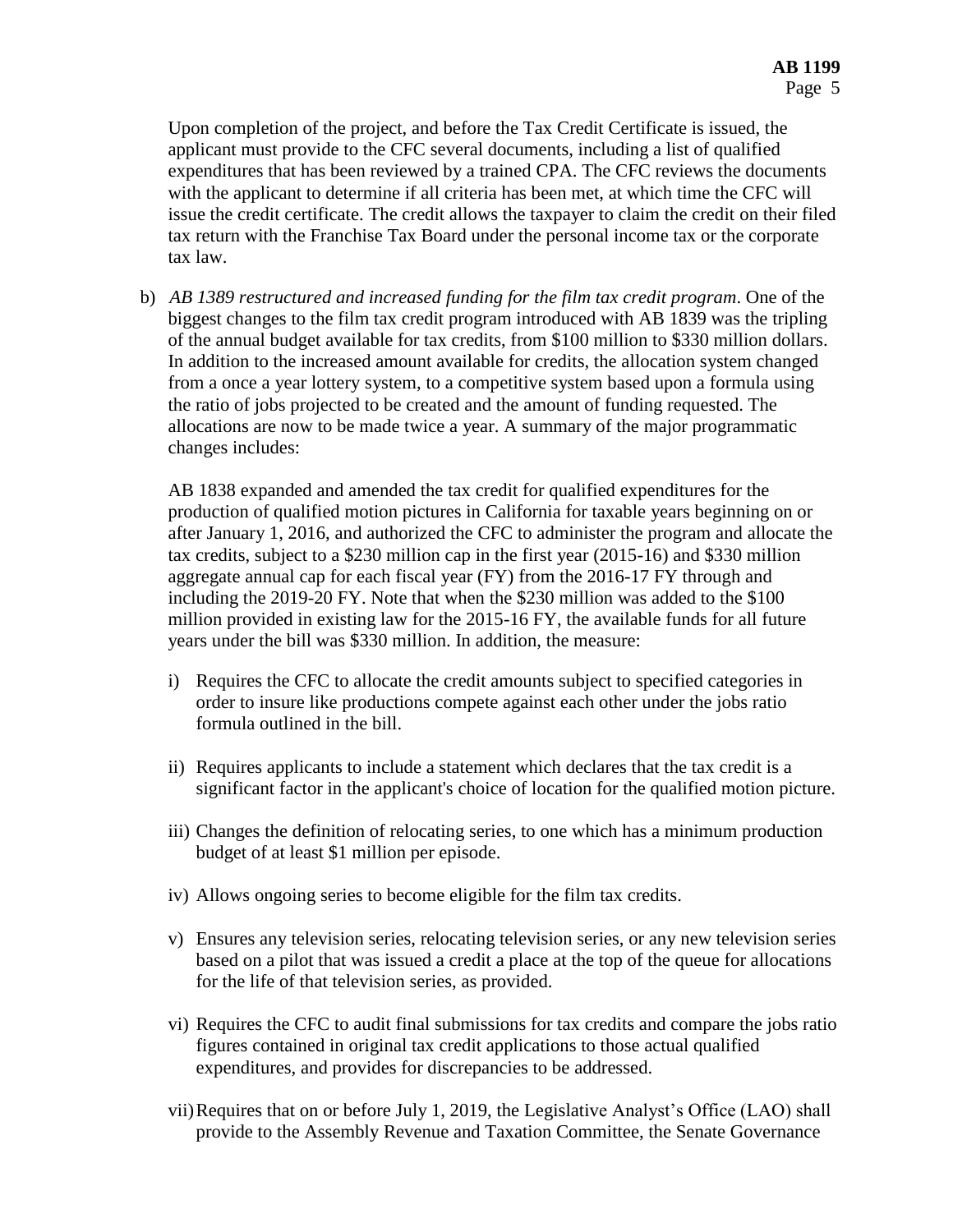and Finance Committee, and the public a report evaluating the economic effects and administration of the tax credits allowed, as provided.

Additionally, as pointed out by the author, "in efforts to promote optimal returns to our investment and prevent runaway production in various sectors of the industry, the tax credit program provides an additional 5% credit for the following expenditures:

- Out-of-Zone filming- expenditures relating to original photography and incurred outside the Los Angeles Zone.
- Visual Effects (VFX) To qualify, visual effects work must represent at least 75% of the VFX budget or a minimum of \$10 million in qualified VFX expenditures incurred in California.
- Music Scoring and music track recording expenditures relating to music scoring and track recoding. In comparison to qualified VFX expenditures there are no similar minimum thresholds."
- 3) *Long history of Legislative and Oversight Hearings of Arts, Entertainment, Sports, Tourism & Internet Media (AEST&IM) and Revenue & Taxation Committees supports film production tax credit program*. The issue of film production tax credits has come before this committee many times, in many years, in many versions. (Please see Comment 7 below). The Committee has also studied this issue extensively, both alone and with the Committee on Revenue and Taxation.

On March 21, 2011, a Joint Oversight Hearing of the Assembly AEST&IM and the Assembly Revenue and Taxation Committees was held on, "California's Film Credit Under the Spotlight: *A Review of the Film and Television Tax Credit Program."* This was followed by the Revenue and Taxation Committee Oversight Hearing on "*Assessing Tax Expenditure Programs in Light of California's Fiscal Challenges*" on February 22, 2012, where the Film Tax Credit was again analyzed. On October 9, 2013, yet another Joint Oversight Hearing of the Assembly AEST&IM and the Assembly Revenue and Taxation Committees was held, entitled "*A Review of the California Film Tax Program*." The topics of discussion in the many hearings followed the same general themes. Below is a capsule of some of the findings which came from these many reviews of the Film Tax Credit Program.

a) *Run-away Production.* From the 2011 Joint Informational Hearing: At the state level, "run-away productions" are film or television productions that are developed for initial exhibition or broadcast in California, but that are actually filmed in another state or country in order to achieve lower production costs.

A number of other states (forty two at last count) have adopted or are adopting measures, including tax credits, to attract film production. Various entities (state & local governments, non-profits, labor unions and the film industry, among others) indicate that tax credits and other incentives to produce films outside California have resulted in film production moving out of California and into other states and countries.

According to the Los Angeles Economic Development Commission (LAEDC):

"Most people think of film production running away to Canada, though Europe was a quite popular destination for a while (and Romania is currently). However, run-away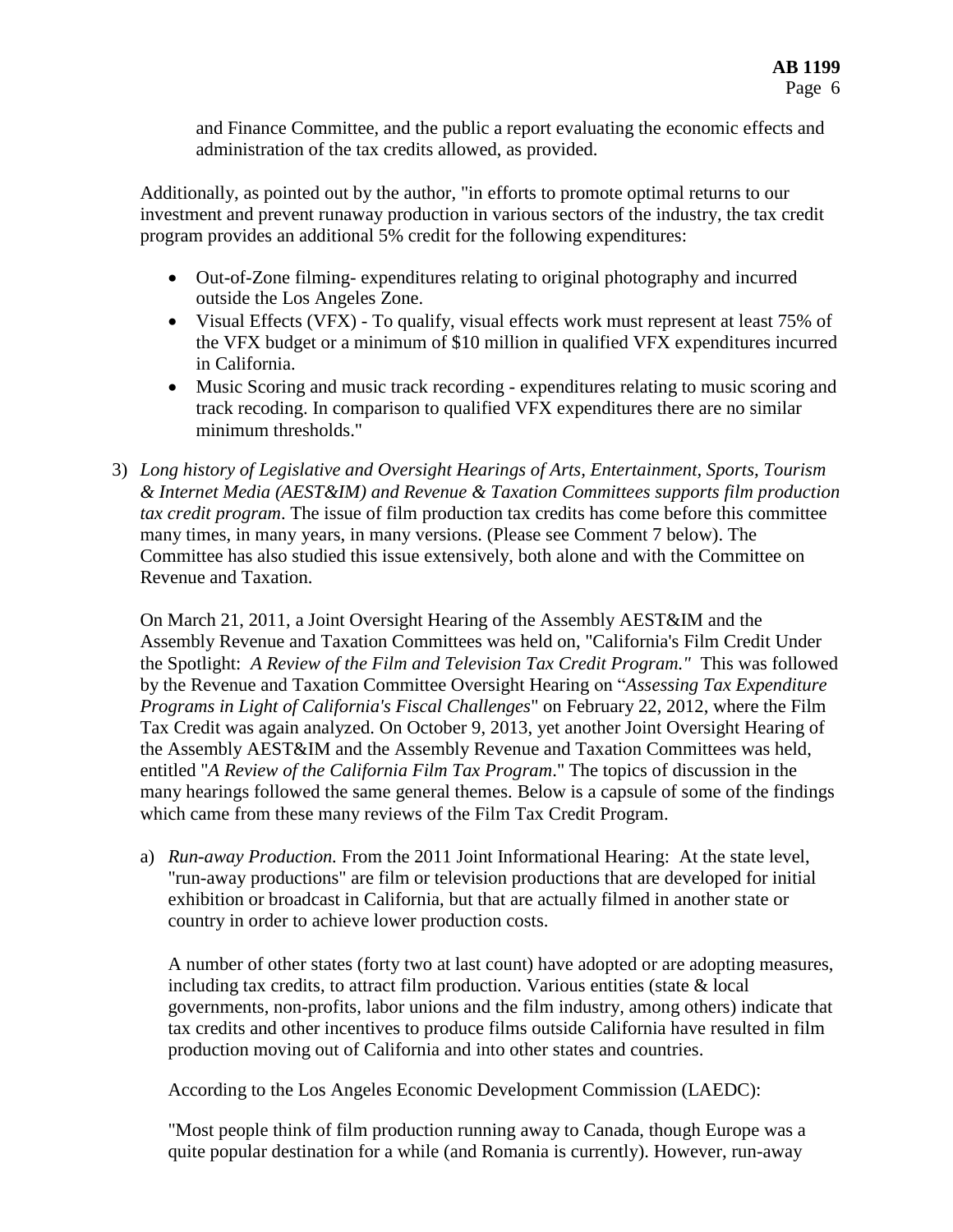production to other states has become a more significant challenge to California's film industry. This trend impacts not only production activities in the Los Angeles area, but film commissions around the state that have also been facing this competition. LAEDC tracked the location of major photography on feature film production from (2003 to 2005). Two things stood out from this informal survey. One, when productions leave California, the major studios still tend to go offshore rather than to other states. In many cases, these decisions are due to story considerations, but the financial benefits are still important components of the decision.

"The second trend is that independent producers are increasingly going elsewhere in the U.S. Other states have been busy offering new incentives or increasing the level of existing incentives for filming in their jurisdictions. More worrisome are the efforts to develop production facilities to lure more of the production process. For example, in New Mexico, there are plans to build a \$60 million film, TV, and digital media production facility in Albuquerque. New York is working on a studio complex.

"LAEDC conducted research for the CFC on the job and state tax revenue implications of run-away production. On a "mid-budget" film (\$17 million), 304 direct and indirect jobs were created and \$1.2 million state sales and income taxes were generated. For a "large budget" film (\$70 million), 928 direct and indirect jobs were created, while \$10.6 million in state taxes were generated. These were conservative estimates."

According to the CFC, "In 2003, 66% of studio feature films were filmed in California. In 2009, only 38% of studio films were filmed in state. San Francisco film and TV production employment dropped 43% between 2001 and 2006.

"The Los Angeles region experienced a steady decline in feature film production days in 11 out of the last 13 years. However, Film L.A., the permitting agency for Los Angeles, reported that in 2010, feature film production posted a 28.1% fourth quarter gain and a year-over-year gain of 8.1%. "The annual increase can be wholly attributed to California's Film and Television Tax Credit. The Program attracted dozens of new feature film projects to Los Angeles, which were responsible for 26% of local feature production for the year. Were it not for these projects, 2010 would have been the worst year on record," reported Film L.A. in their Jan. 11, 2011 release. These numbers are an excellent early indicator that the incentive program is having an immediate impact on production levels

b) *Testimony Presented to the Committees by the CFC Included the Following Information on the Economic Impacts of the (then) Current Film Tax Credit Program.* At the time of hearing, \$600 million in tax credits had been allocated (reserved) resulting in: Total aggregate direct spending by Program projects: \$4.7 billion Total wages paid / to be paid by Program projects: \$1.48 billion.

In addition to the economic figures above, the CFC presented testimony at the 2011 Joint Informational Hearing, which included the following testimony about the motion picture industry's general contribution to the state's economy, "The motion picture industry is an essential source of economic activity, tax revenue, jobs and tourism for California contributing \$38 billion dollars annually to our state's economy and supporting nearly 250,000 well-paying direct jobs - with health benefits.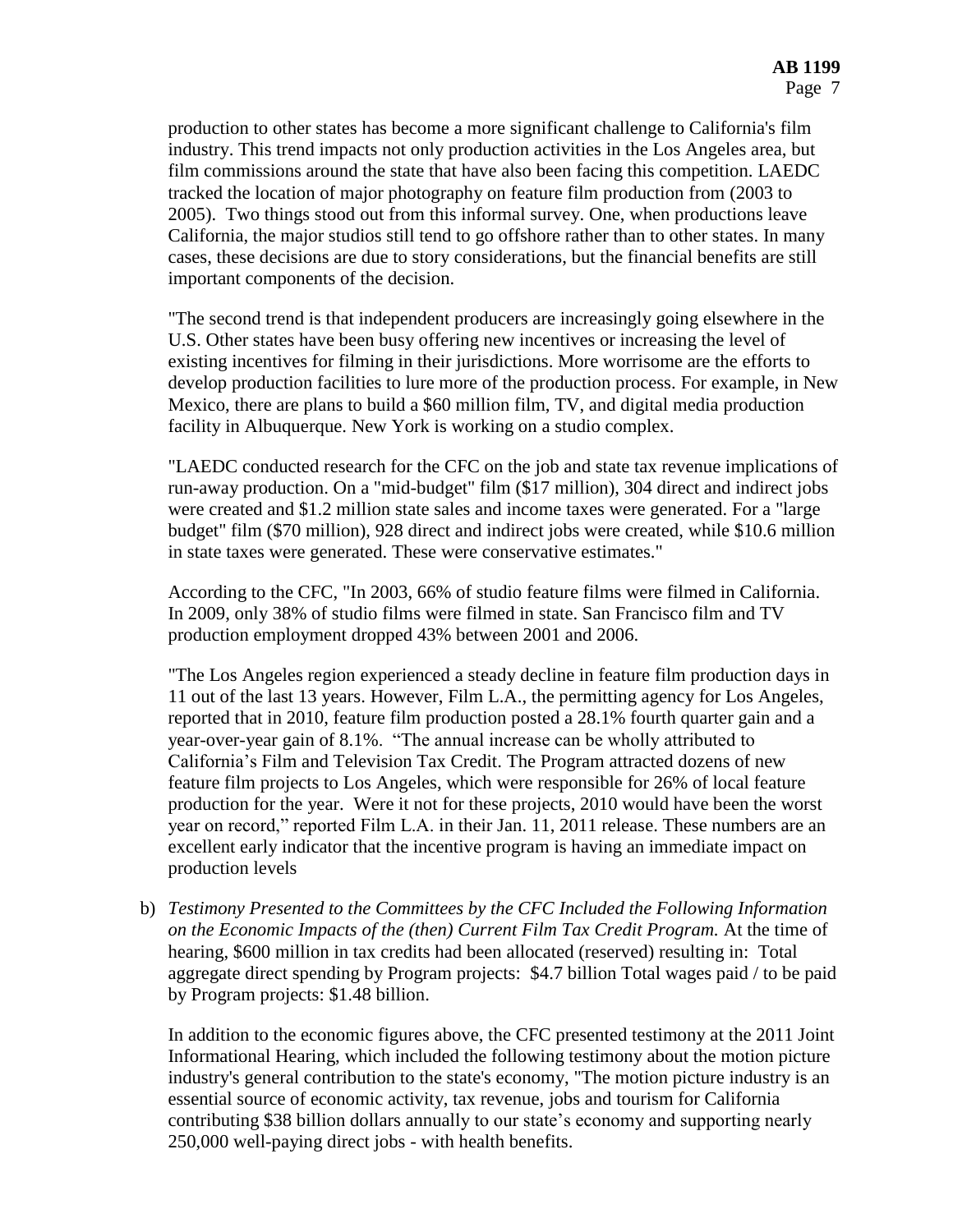"For instance: An average \$70 million dollar feature film generates \$10.6 million in state sales and income taxes. The average daily shooting costs on a feature film or TV series range from \$100,000 to \$250,000 per day. (That's actual dollars that each production spends on groceries, hotel rooms, gas, building supplies, props and payroll). A typical film shooting outside of Los Angeles County will spend on average \$50,000 per day in a local community. The average salary for production employees is \$75,000, well above the national average."

c) *California Research Bureau (CRB) Data Demonstrates That Loss of Feature Film Productions Drove Down Wages, Even Though Production Days of Other Categories (Such as Reality Television) Increased*. As background material for the 2011 Joint Oversight Hearing, and in support of their testimony, the CRB prepared a briefing packet that updated some basic data on employment, wages, and production in California's movie and video production industry; surveyed state Movie Production Incentive (MPI) programs nation-wide; and surveyed the scholarly and official state literatures on the operation and effects of MPIs.

The CRB researchers offered their report with the caveat that time and staffing constraints limited the comprehensiveness of our response. The following is excerpted from that document: "The industry as a whole showed modest growth over the first half of the decade through 2004, a flat trend through 2007, declined in 2008-9, followed by a sharp recovery in 2010. In California outside of Los Angeles County, the industry peaked in 2002, showed slow employment declines through 2007, and then rebounded in 2008-9.

"However, employment growth in Los Angeles County was coupled with relative and absolute *declines* in average industry wages. Los Angeles County movie industry employees earned, on average, 27 percent more per month in 2000 than their non-L.A. counterparts (\$4,279 – or \$5,349 in 2009 dollars, vs. \$3,370 – \$4,213 in 2009 dollars). In 2009, the average L.A. County industry employee earned 13 percent *less* per month than his non-L.A. counterpart (\$3,754 vs. \$4,232). Thus, in real terms, the L.A. average has dropped 30 percent, declining almost every year, whereas the non-L.A. County average grew by a scant 0.45 percent for the decade.

"Further, according to this data, feature film production has declined since the beginning of the 2000s both in absolute terms as well as in relative terms. Television, which accounted for 23 percent at the start of the decade, now takes more than 40 percent of the total production days."

d) *Most recent analysis* Progress Report, Film and Television Tax Credit Program & Competition for California's Entertainment Industry, July 2013*, shows film tax credit program is working.*

The most recent 2013 CFC progress report shows that, including the 2013 year's conditionally allocated tax credits, approximately \$600 million in tax credits has been allocated (reserved) to eligible film and TV projects, resulting in estimated total aggregate direct spending by the program projects of \$4.75 billion and estimated total qualified wages paid (or to be paid) by the projects of \$1.48 billion. According to the CFC, each \$100 million in tax credit allocations allows an average of 45 projects to participate, generating on average \$792 million in direct production spending, including \$250 million in payroll for below-the-line workers. Furthermore, for every \$100 million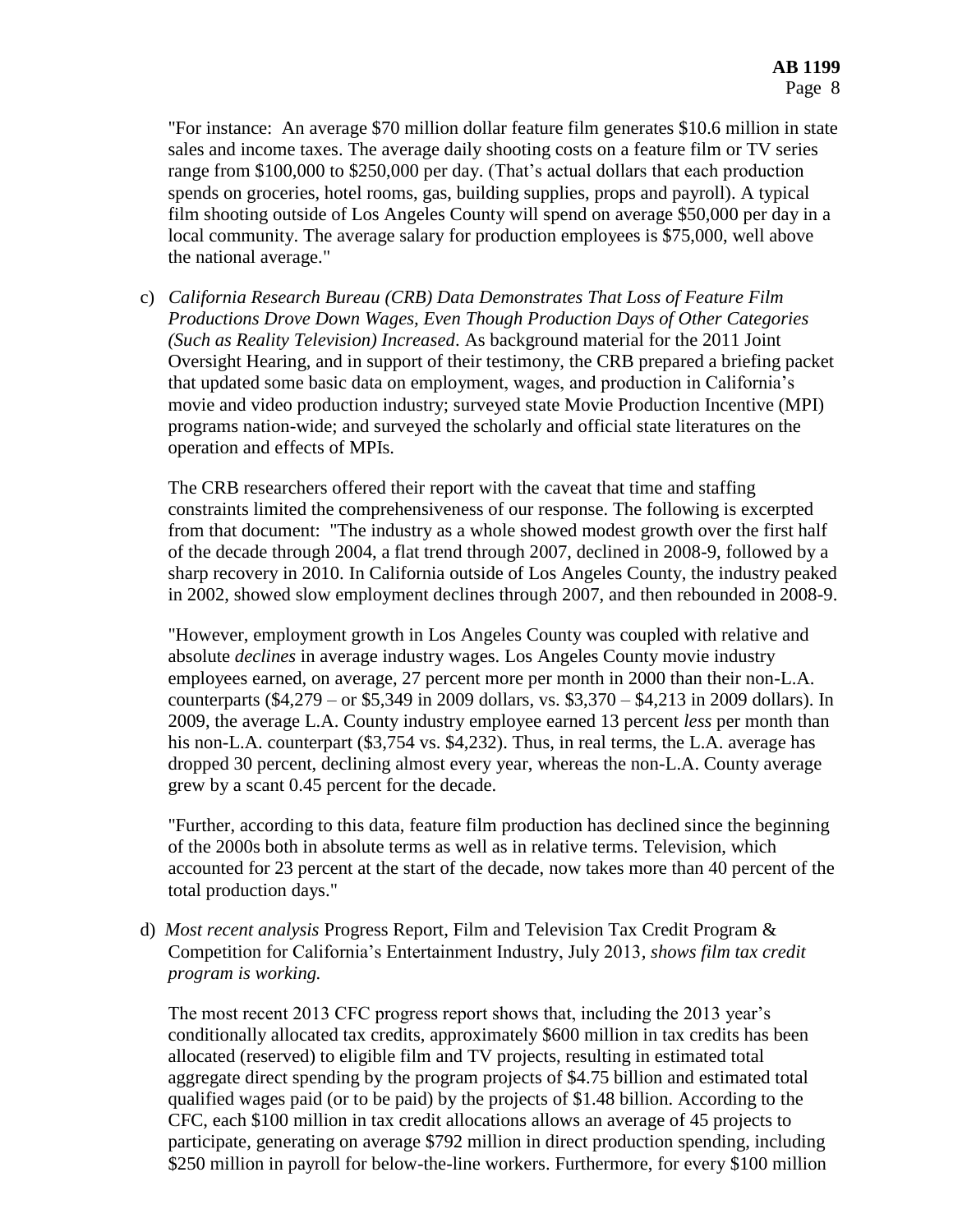in tax credits, productions will hire an estimated 8,500 cast and crew members and utilize 10,000 vendors. Collectively, they will also employ more than 67,000 daily hires as extras. All in all, the report concludes that the existing film tax credit program has succeeded in attracting the target group: basic cable TV series, mid-sized feature films and made-for-TV movies.

4) *Recent Private Studies Support but Recommend Improvement of the Film Tax Credit Program.* Private entities have also studied the California Film Tax Credit Program, including a UCLA report from the nonprofit think tank the Headway Project, *There's No Place Like Home Bringing Film & Television Production Back to California*, which verifies the positive economic impact of California's Film & Television Tax Credit Program, and makes suggested improvements. Key findings include that there remains a very strong correlation between tax credits and where film and TV producers go to shoot their projects, and while tax credits are not the only factor in deciding where a project should be shot, they appear to be the most powerful. The authors of the study conclude that the program "is creating jobs and is likely providing an immediate economic benefit to the state."

FilmL.A. also released a recent study which found the impacts of runaway production continue and will worsen without expansion of the Film Tax Credit Program; see *California Ranks Fourth in Total Live Action Film Project, Job and Spending Counts*. "According to data provided to FilmL.A. by the California Film Commission, from 2010-2013 a total of 77 film projects applied for but were not awarded California state film incentive and then went on to complete production. Most of these projects fled the state; more than 66 percent (51 count) of these projects eventually filmed outside of California in places were (sic) incentives were available…The loss for the California economy exceeded \$914 million." The report concludes, "California's film and television tax credit program is a good investment, but needs to be extended and restructured to keep the entertainment industry from fleeing the state."

The Milken Institute also recently released a study which was entitled, "*A Hollywood Exit - What California Must Do to Remain Competitive in Entertainment - and Keep Jobs*." In the study, researchers confirmed that production flight has continued, despite the presence of the California Film Tax Credit Program. They also confirmed that California cannot win, and should not attempt to win, an all-out tax incentive race to enact the highest incentive program. Rather, Milken researchers suggest that California build on its strengths of being the established global leader in film production and preserve its core employment base and infrastructure. In order to do this, they make the following recommendations which track closely with those of the other studies author's:

### *a) Reduce the uncertainty involved in the filmed production credit.*

i) Increase funding: Raise the total amount of available annual funds in the state's filmed production credit to a level that allows for the elimination of the annual lottery and for the awarding of credits on a rolling basis throughout the year rather than at one arbitrary point tied to the state's fiscal calendar. This level should be high enough to eliminate the need for the lottery but should also have a clear annual ceiling to avoid creating unpredictability for the state's general fund. The newly raised level of funding should also be divided into specific allocations to maximize the impact across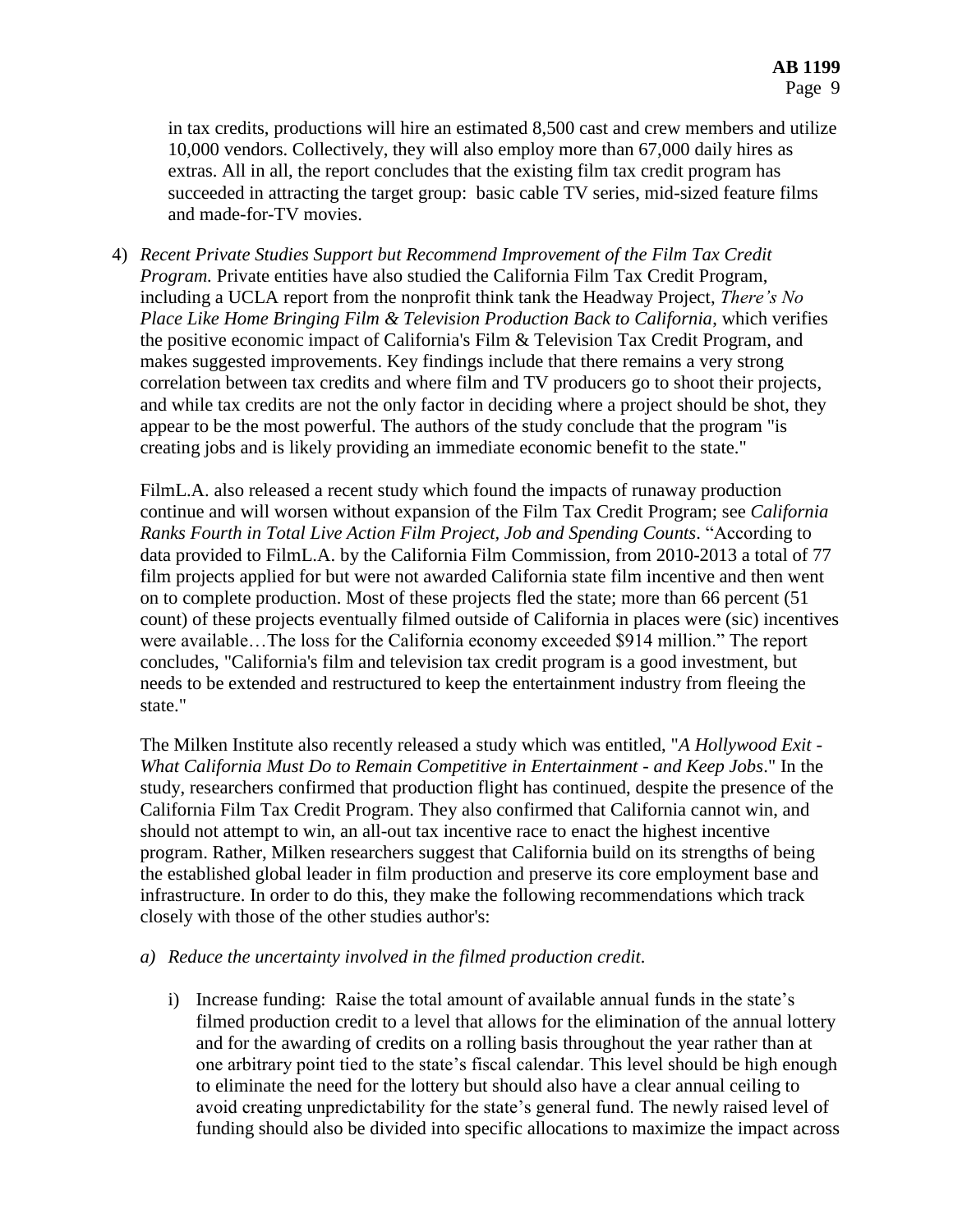the economy and allow for productions not eligible for the current incentives to be covered.

ii) Remove sunset: California legislators should eliminate the sunset date of film production incentives in favor of a periodic review process, similar to that used by New York, to allow the state to make adjustments to the total pool of money (based on economic conditions and competition) that will take effect after two years. By establishing certainty in the incentives as well as a review process that can make rational adjustments, the state would encourage studios and film companies to make larger commitments to the local infrastructure and can avoid the pitfalls of sudden policy reversals seen in states such as Michigan.

#### b) *Ensure a smooth evaluation process.*

Establish an application fee for productions over \$3 million that will be dedicated to providing new employees at the CFC who will handle the evaluation process. The fee can be weighted to the size of the application, with a minimum application fee for smaller productions scaled up somewhat for larger productions. This funding would be dedicated to the hiring of evaluation staff at the CFC and could be diverted to the state general fund.

c) *Restructure the credit to align with television schedules.*

Dedicate a portion of the fund to hour-long dramatic television, including miniseries, and ensure that network television is explicitly included. Establish a rolling allocation in order to align the fund availability with television filming schedules, particularly in the period when networks determine their fall schedules. Strongly consider emphasizing new productions and eliminating the provision for relocating ones, while continuing to offer coverage to existing television shows as long as they are renewed on a timely basis. In addition, a dedicated pool of money separate from television funding should be established for films, as well as movies of the week and other non-recurring productions.

### d) *Capture blockbuster productions.*

Movies with budgets over \$75 million should become eligible for filmed production incentives. Total credits for larger productions can be capped to ensure that no one film takes a disproportionate share. Big-budget films could remain eligible for the incentives provided they spend a to-be-determined minimum in the state. This will encourage productions to shift a significant portion of high-value filming to California, and by including visual effects as recommended below, the state can more readily meet a threshold for a total percent of the budget spent in the state.

#### e) *Encourage production across the state.*

Productions outside the union-designated 30 Mile Zone around Los Angeles suffer a clear cost disadvantage. These projects are exposed to higher costs for on-location filming or higher union travel rates. To mitigate this expense, productions that film outside of the zone should be eligible for an additional 5% credit. This has been implemented to clearly positive effect in New York to encourage productions outside the immediate vicinity of New York City. This will stimulate productions in formerly busy locations such as San Francisco and encourage scouting of diverse locales throughout the entire state.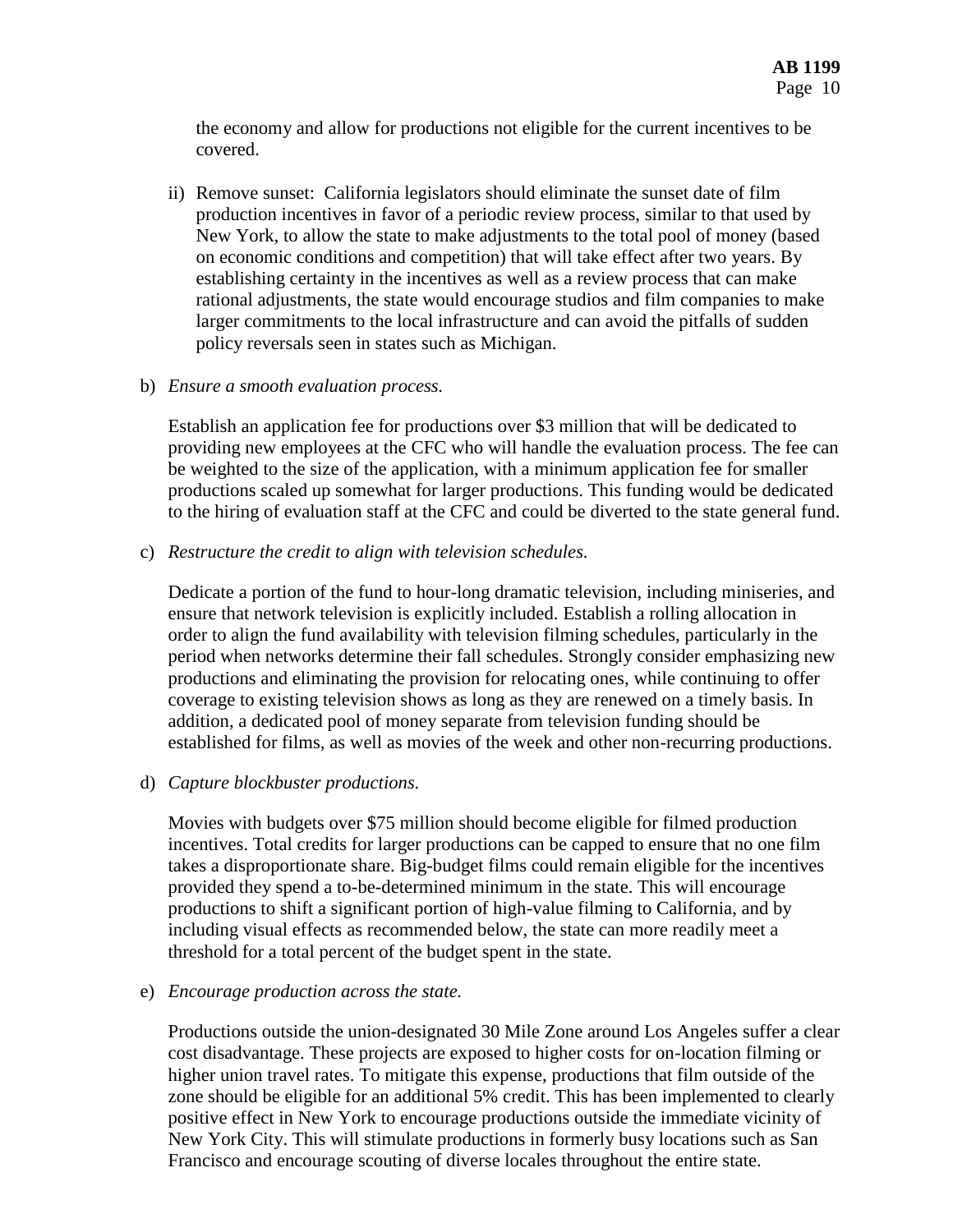- f) *Embrace digital effects and innovation*.
	- i) Digital visual effects and animation expenditures should be made explicitly eligible for filmed production incentives at the 20% rate. This would offset a cost disadvantage faced by local visual effects companies - particularly those in the San Francisco Bay area that do not qualify for the current incentives - and encourage additional expenditures in the state.
	- ii) Establish a digital infrastructure investment credit that is part of the state's research and development tax credit rather than the filmed production incentive. As California works to encourage investment in the filmed production infrastructure, it can also provide a research and development credit to production.

#### 5) *Committee comments:*

a) *New expanded provisions of law have yet to be implemented*.

As mentioned in Comment 2 above, the California film tax credit program was recently recast and restructured to include more money for the program overall and an express bump in the 20% credit allowed for qualified expenditures of an additional 5% for musical scoring and editing. The impact of this expansion has yet to be implemented and therefore the committee wonders whether the provisions adopted in AB 1839 should be given the opportunity to be implemented and the effects considered in the forthcoming studies on the efficacy of the film tax credit program.

It should be noted that the 20% of qualified expenditures under AB 1839 includes post-production, which is defined as including to mean the final activities in a qualified motion picture's production, including editing, foley recording, automatic dialogue replacement, *sound editing, scoring, music track recording by musicians and music editing*, beginning and end credits, negative cutting, negative processing and duplication, *the addition of sound and visual effects, sound mixing*, film-to-tape transfers, encoding, and color correction (emphasis added).

#### *b) Changes proposed by AB 1199 may not address concerns of musicians.*

As noted above, films may qualify for the California Film Tax Credit Program and get a 20% credit against expenses if 75% of the overall expenditures of a film are incurred in California or if 75% of total shooting days occur in state. Under existing law, all qualifying music costs are eligible to receive the 5% additional credit (over and above the 20%) regardless of total music costs.

AB 1199 seeks to change this, to expressly provide that in order to get the 5% additional credit for music services, as defined in the bill, at least 75% or a minimum of one hundred thousand dollars (\$100,000) of the total expenditures for the music preparation, music scoring, music track recording, and music editing is paid or incurred in California. Supporters claim that this change is needed, because under the current formulation, a film may qualify for 20% tax credits in California by reaching the 75% of qualifying expenses through filming and other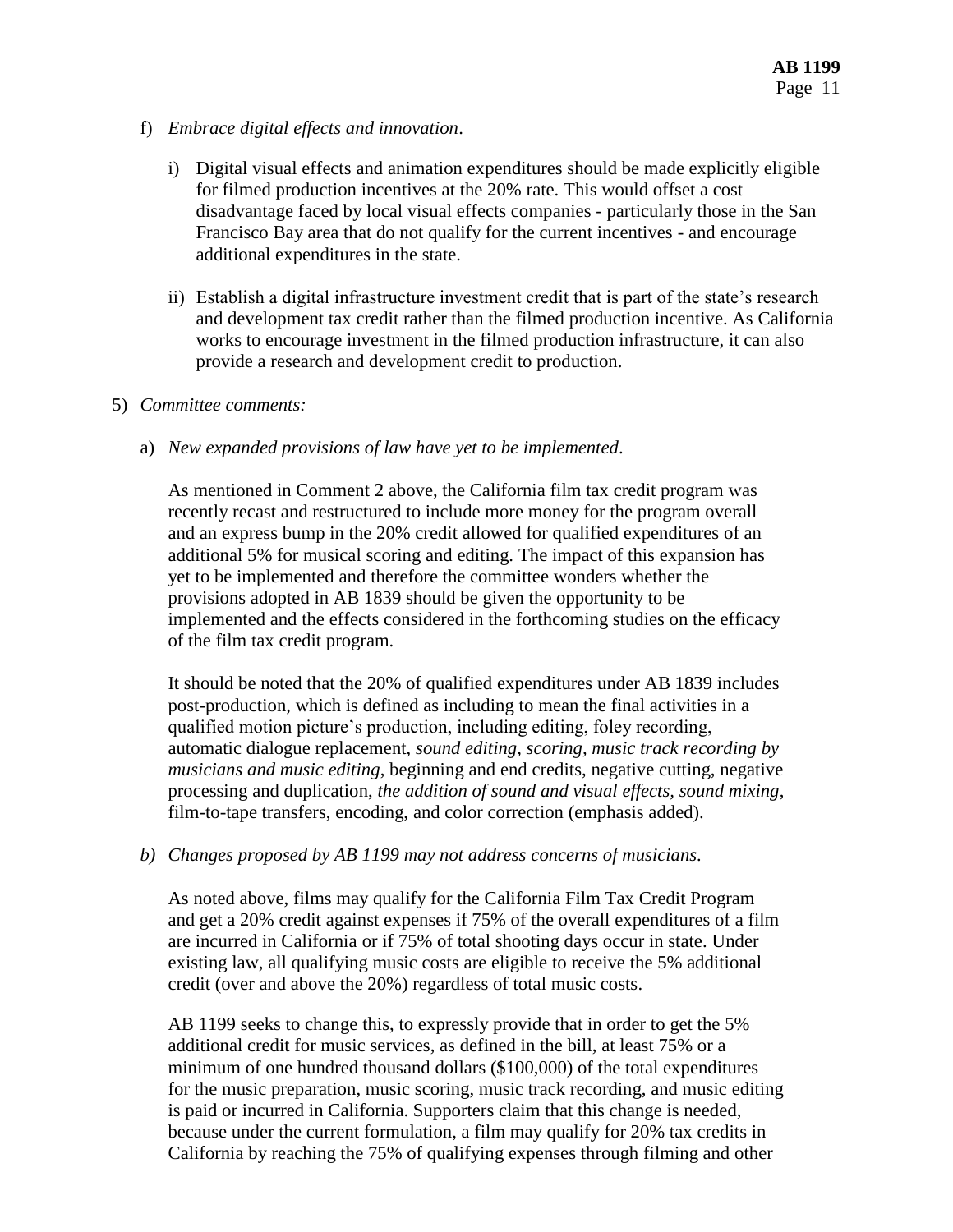post production activities, yet score their film in New York and collect that state's 35% tax credit for musical scoring.

However, by drafting the language to make all music credits subject to the 75% in-state rule, the bill may inadvertently incentivize producers to move all music work out of state, and it does not contain any language to prohibit film makers from engaging in the double dipping of music and scoring of tax credits from multiple states that the bill seeks to prevent. Under AB 1199, a film may still qualify for the 20% tax credit in California, and take their music scoring and editing to another state, but now the same film makers will not be able to claim the California musicians for their overall tax credit, and thus will not be incentivized to use any California musicians.

- 6) Double Referral: Should this bill pass out of this committee, it will be re-referred to the Assembly Committee on Revenue and Taxation.
- 7) Prior Legislation:
	- a) AB 2700 (Nazarian), of 2014, would have created a new tax credit to be allocated by the California Film Commission, beginning on and after July 1, 2015 through July 1, 2020, in an amount equal to 25% for qualified post production costs, as defined, for qualified motion pictures. Held in Assembly Appropriation Committee.
	- b) AB 1839 (Gatto/Bocanegra), Chapter 413, Statutes of 2014, created a tax credit for qualified expenditures for the production of qualified motion pictures in California for taxable years beginning on or after January 1, 2016, and authorizes the California Film Commission to administer the program and allocate the tax credits, subject to a \$230 million cap in the first year (2015-16) and \$330 million aggregate annual cap for each fiscal year from the 2016-17 FY through and including the 2019-20 FY.
	- c) AB 1780 (Donnelly), of 2013-14, would remove the sunset and extend the Film Production Tax Credits, as defined in the bill, indefinitely. AB 1780 was held in this committee.
	- d) AB 1435 (Gatto), of 2013-14, would have removed the sunset provisions, thus extending the credit indefinitely, revise the limit on the aggregate amount of credits that may be allocated in a fiscal year, revise how the credit amount is determined for specified qualified motion pictures, provide that credit amount for television series shall be 20% of qualified expenditures, provide that the credit amounts may be increased based on specified criteria, for a television series and for specified productions that perform postproduction in the state. AB 1435 was held in this committee.
	- e) AB 1189 (Nazarian), of 2013-14, would have extended for five years the requirement that the CFC annually allocate tax credits to qualifying motion pictures, as specified, through the 2021-22 fiscal year and would also extend and increase the limit on the aggregate amount of credits that may be allocated through the 2021-22 fiscal year. AB 1189 was returned to the Chief Clerk pursuant to Joint Rule 56.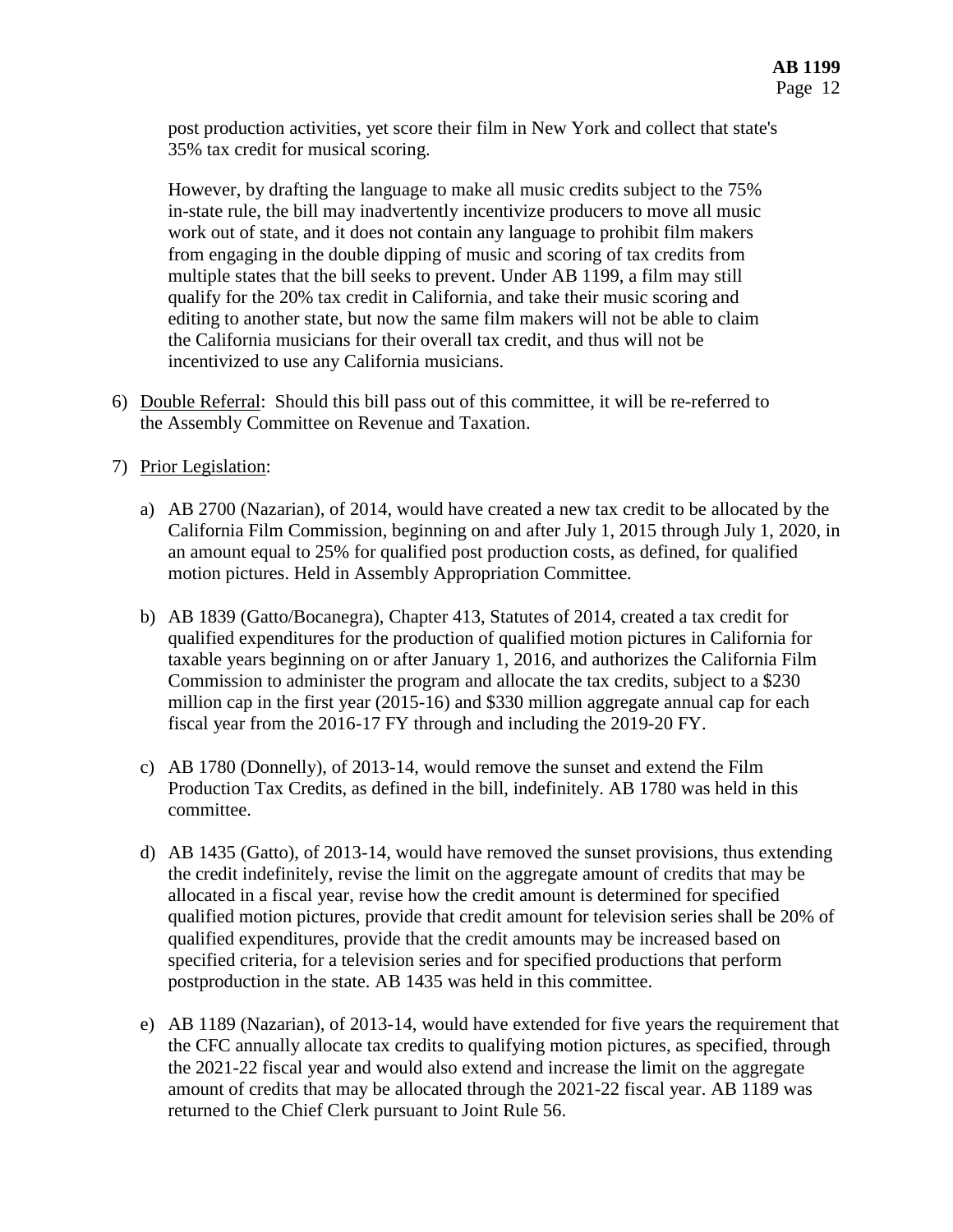- f) AB 286 (Nazarian), of 2013-14, would have expanded the definition of qualified motion pictures under the film tax program by removing the cap on the production budget for feature films and would limit the amount of qualified expenditures to \$75 million. This bill additionally would have revised the amount of credits allocated by the CFC per fiscal year for a qualifying television series, as specified, to provide that the minimum production budget threshold is met by allowing aggregation of two fiscal years expenditures. AB 286 was returned to the Chief Clerk pursuant to Joint Rule 56.
- g) AB 2026 (Fuentes), Chapter 841, Statutes of 2012, extended the film production tax credit program for two years, until 2017, under terms which are substantially similar to the measure under current consideration.
- h) SB 1197 (Ron Calderon), Chapter 840, Statutes of 2012, extended the film production tax credit program for one year, until 2015, under terms which are substantially similar to the measure under current consideration. Chaptered out by AB 2026 (above).
- i) AB 1069 (Fuentes), Chapter 731, Statutes of 2011, extended the film production tax credit program for one year, until 2015, under terms which are substantially similar to the measure under current consideration.
- j) SB 1197 (Calderon), of 2009-10, deleted the fiscal year limitation on the existing film production tax credit. SB 1197 was held in Senate Revenue & Taxation Committee without a hearing.
- k) SB 55 X8 (Calderon), of the Eighth Extraordinary Session of 2009-10 deleted the fiscal year limitation in the existing production tax credit. SB 55 X8 was held in Senate Rules Committee without a hearing.
- l) AB15 X3 (Krekorian), Chapter 10, Statutes of the 2009-10 Third Extraordinary Session, established a five year \$500M tax credit for qualified expenditures on qualified productions. Limited allocations to \$100M/year.
- m) AB 855 (Krekorian), of 2009-10, established a film production tax credit. AB 855 was held at the Assembly Desk.
- n) AB 1696 (Bass), of 2007-08, established a financial assistance program within the CFC to encourage filming motion pictures and commercials in California and requires the Business, Transportation & Housing Agency to report the economic impact of this program by December 2011. AB 1696 failed passage on the Senate Floor.
- o) SB 359 (Runner), of 2007-08, mega tax credit bill which included motion picture production credit. Part of State Budget negotiations. Created a credit for a percentage of the wages paid of amounts paid to purchase or lease tangible personal property in conjunction with the production of a qualified motion picture. The credit is certified and allocated by the CFC. The bill also allows the credit to be claimed against the sales and use tax liability of the company in lieu of the franchise or income tax liability. Finally, the bill allows the credit to be carried over until exhausted. SB 359 was held in the Senate Revenue and Taxation Committee.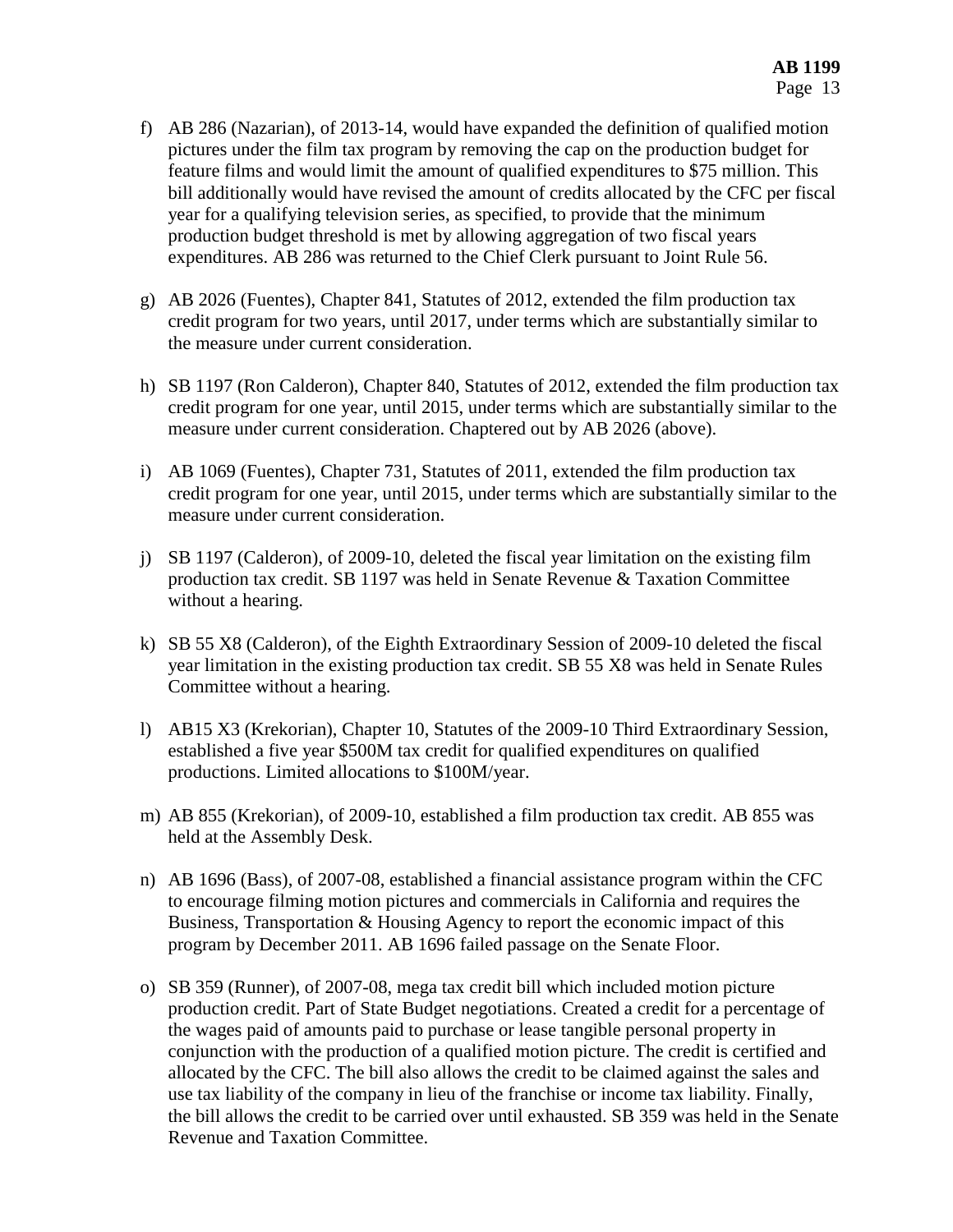- p) AB 832 (Bass), of 2007-08, created unfunded grant program administered by the CFC to encourage filming motion pictures and commercials in California. AB 832 was held on the Assembly Appropriations Committee Suspense File.
- q) SB 740 (Calderon), of 2007-08, created a film production credit equal to 100% of the direct revenues attributable to the production or 125% of the revenues of the productions in a TV series that relocated to California or an independent film as defined. SB 740 was held in Senate Revenue & Taxation Committee without a hearing.
- r) AB 777 (Nunez), of 2005-06, authorized qualified motion picture tax credit in an amount equal to 12% of the qualified production for qualified wages paid with an additional 3% for qualified motion pictures. Created refundable credit. AB 777 was held in Senate Revenue & Taxation Committee without a hearing.
- s) SB 58 (Murray), of 2005-06, granted a refundable income or corporation tax credit equal to 15% of the amount of qualified wages paid and qualified property purchased in the production of a qualified motion picture. SB 58 was held in Senate Revenue & Taxation Committee.
- t) AB 261 (Koretz), of 2005-06, re-established funding for the Film California First Program. AB 261 was a gut and amend out in the Assembly Rules Committee and became a transportation bill.
- u) AB 1830 (Cohn), of 2003-04, authorized tax credits between 2006 and 2012 in an amount equal to 15% of qualified wages paid or incurred for services performed, with respect to the production of each qualified motion picture. AB 1830 was held in this Committee without a hearing.
- v) AB 1277 (Cohn), Chapter 662, Statutes of 2003, transferred administrative authority over the CFC to the Business, Transportation & Housing Agency. This bill also created the Film California First Fund, administered by the CFC, which provided for reimbursements to local governments for their costs in issuing permits for local filming of motion pictures. In the last two state budget cycles, no General Fund monies have been appropriated to operate this program.
- w) AB 2410 (Frommer), Chapter 1042, Statutes of 2002, required the CFC to report annually the number of motion picture starts that occurred within the State of California. The bill also required EDD to research and maintain data on film industry employment, to determine the economic impact of the film industry, to monitor film industry employment and activity and competing states and countries, to examine the ethnic diversity and representation of minorities in the entertainment industry, to review the effect of federal, state and local laws on the filmed entertainment industry and to report that information to the legislature biannually, provided that funds are appropriated by the legislature in the annual Budget Act for these purposes.
- x) AB 2747 (Wesson), of 2001-02, provided a tax incentive to produce motion pictures within California. Would offer tax credits to productions with a total cost of qualified wages between \$200,000 and \$10 million for 15-25% of wages paid to qualified